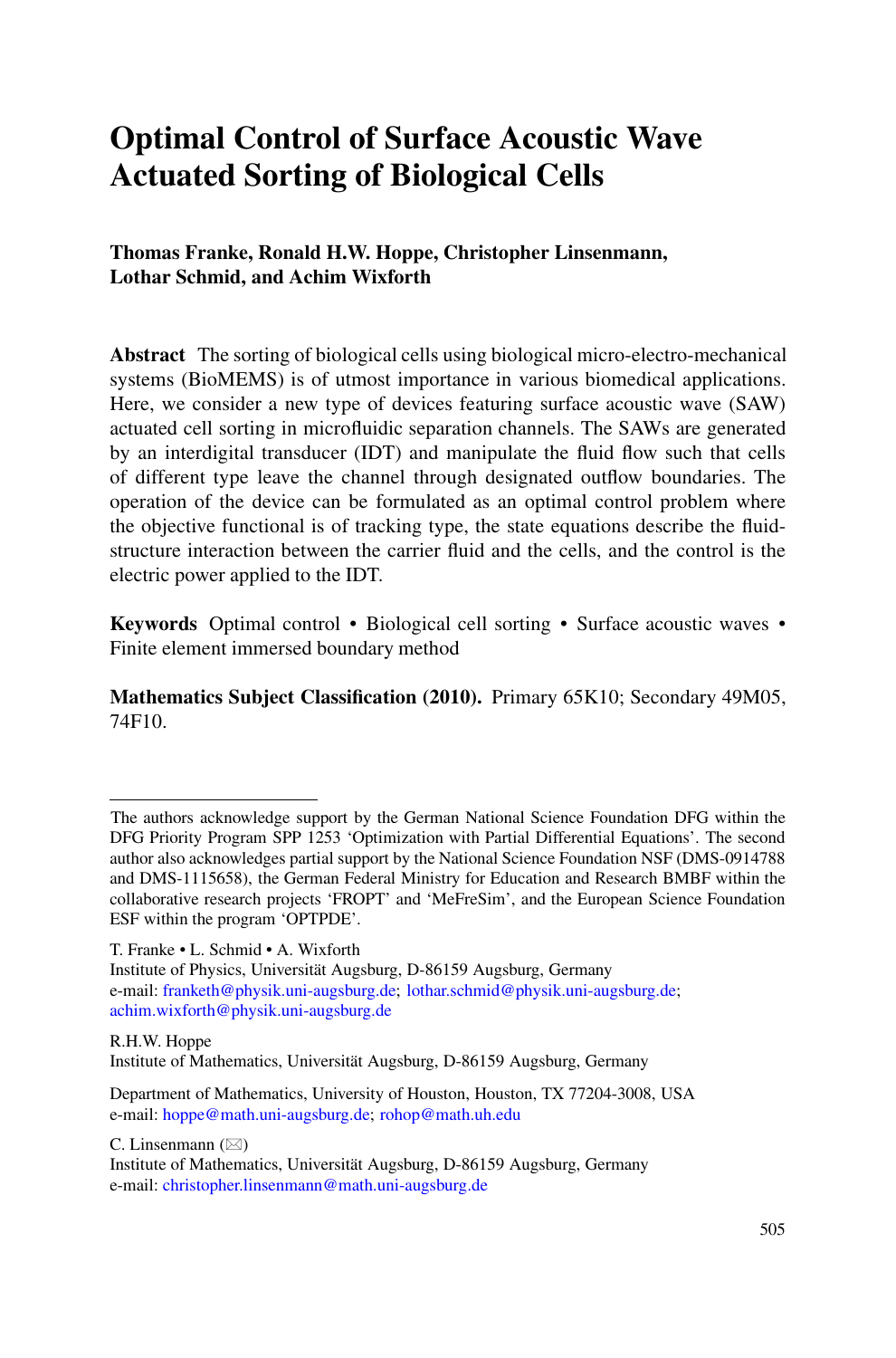# **1 Introduction**

We consider the optimal control of surface acoustic wave (SAW) actuated high throughputsorting of biological cells in microfluidic channels which has significant applications in basic cell biology, cancer research, clinical diagnostics, drug design in pharmacology, tissue engineering in reproductive medicine, and transplantation immunology [\[3,](#page-14-0) [4,](#page-14-0) [9,](#page-14-0) [13,](#page-14-0) [14\]](#page-14-0).

According to [\[5\]](#page-14-0), the experimental setup consists of a separation channel with three inlets and two outlets. The cells are injected through the middle inlet on the left and can be focused by the inflows through the other two inlets. SAWs are generated by an Interdigital Transducer (IDT) close to the lateral wall. The IDT features fingers substantially parallel to one another. A static electric field is applied to generate a strain which varies across the aperture of the IDT. The electric field is either perpendicular or parallel to the fingers and created by applying an AC voltage between two correspondingly positioned conductors. If the IDT is active, the SAWs enter the fluid filled channel and lead to a distortion of the fluid flow. Let us assume that we have cells of type A and B such that cells of type A should leave the channel through the lower outlet, whereas cells of type B are supposed to leave the channel through the upper outlet. Cells of different type can be distinguished by fluorescence. Without SAW actuation, the inflow velocities are tuned in such a way that a cell of type A leaves through the lower outlet. However, if a cell of type B is detected, the IDT is switched on and the flow is manipulated such that the cell leaves through the upper outlet (cf. Fig. 1). In an optimal control setting, the objective is



**Fig. 1** Surface acoustic wave actuated cell sorting (SAWACS) in a microfluidic channel: without SAW actuation (*top*) and with SAW actuation (*bottom*) (Taken from [\[7\]](#page-14-0))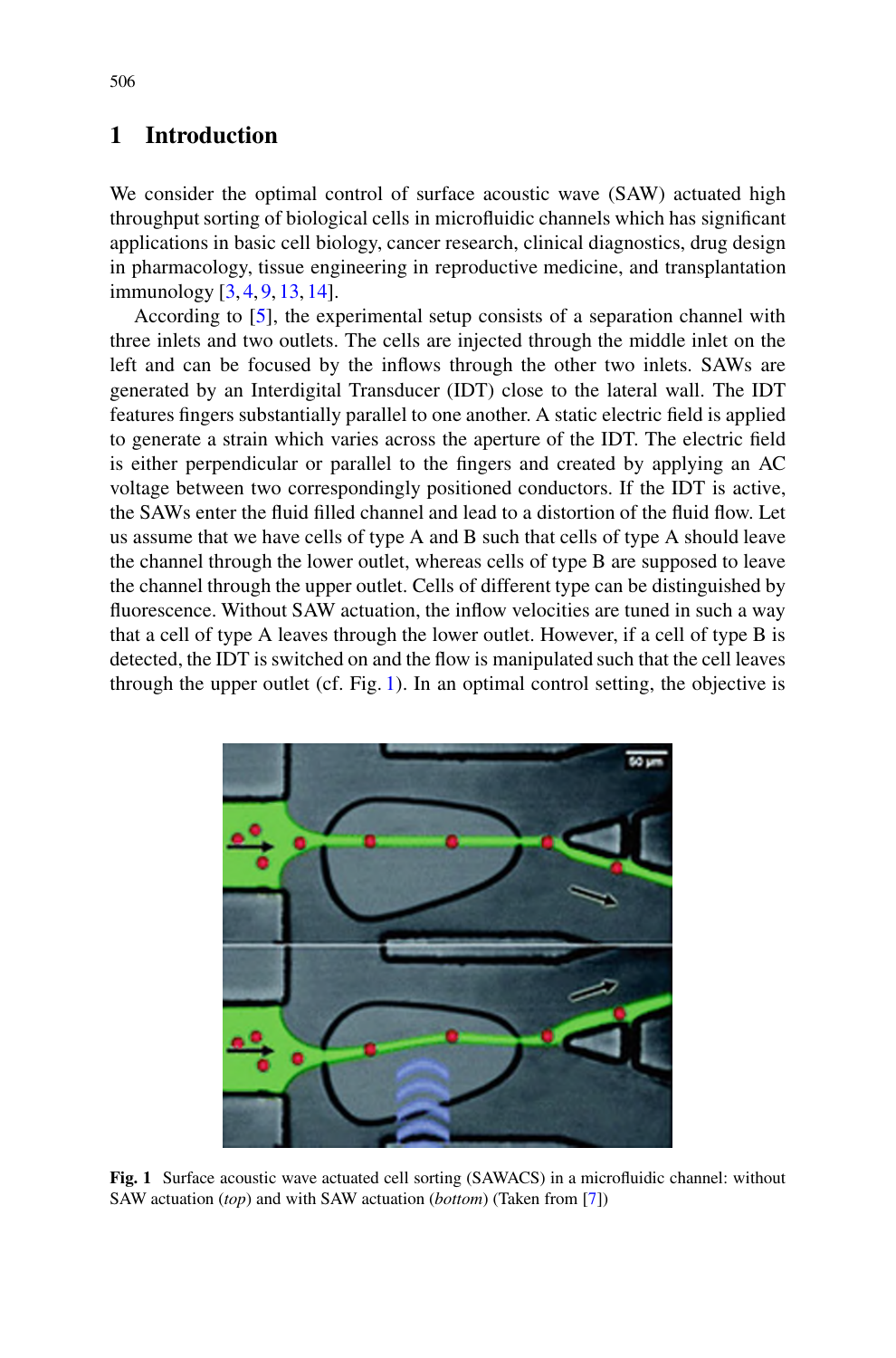to achieve the sorting as described above, the state equations are given by the fluidstructure interaction between the carrier fluid and the cells, and the control is the time-dependent power applied to the IDT.

For the mathematical modeling and numerical simulation of the fluid-structure interaction between the carrier fluid and the cells we will use the finite element immersed boundary (FE-IB) method  $[1, 2, 6]$  $[1, 2, 6]$  $[1, 2, 6]$  $[1, 2, 6]$  $[1, 2, 6]$  which is the finite element version of the classical immersed boundary (IB) method originally developed by Peskin (cf., e.g., [\[11,](#page-14-0) [12\]](#page-14-0)). The FE-IB method relies on the variational formulation of a coupled system of partial differential equations consisting of the incompressible Navier-Stokes equations and the equations of motion of the boundaries of the immersed cells. As far as the spatial discretization is concerned, we use Taylor-Hood P2/P1 elements for the Navier-Stokes equations and periodic cubic splines for the equations of motion of the immersed boundaries. The discretization in time is taken care of by the backward Euler scheme for the semi-discretized Navier-Stokes equations and the forward Euler scheme for the semi-discretized equations of motion. This results in a semi-implicit scheme (Backward Euler/Forward Euler FE-IB method) which has to satisfy a CFL-type condition for stability reasons. We consider a control constrained optimal control problem for the fully discretized FE-IB method featuring an objective functional of tracking type where we prescribe desired positions of the immersed cells. Based on the necessary optimality conditions, the optimal control problem is solved by a projected gradient method with Armijo line search. Numerical results illustrate the performance of the suggested optimal control approach.

## **2 The Finite Element Immersed Boundary Method**

The IB method comprises three groups of equations:

- The Navier-Stokes equations describing the motion of the incompressible viscous carrier fluid,
- The material elasticity equations responsible for the total elastic energy and the resulting forces exerted by the immersed cells,
- The interaction equations translating Eulerian into Lagrangian quantities and vice versa.

We denote by  $\Omega \subset \mathbb{R}^2$  the Eulerian domain representing the separation channel<br>wit boundary  $\Gamma = \overline{\Gamma}_D \sqcup \overline{\Gamma}_M$ ,  $\Gamma_D \cap \Gamma_M = \emptyset$  and by  $y(x, t)$   $p(x, t)$  the velocity wit boundary  $\Gamma = \overline{\Gamma}_{D} \cup \overline{\Gamma}_{N}, \Gamma_{D} \cap \Gamma_{N} = \emptyset$ , and by  $\mathbf{v}(x, t)$ ,  $p(x, t)$  the velocity and the pressure of the carrier fluid in  $(x, t) \in \Omega \times [0, T]$ ,  $T > 0$ . We further refer to  $\Lambda = [0, L] \subset \mathbb{R}$  as the Lagrangian domain such that the vector valued<br>function  $\mathbf{X}(\lambda, t)$ ,  $\lambda \in \Lambda$  represents the closed, non-self-intersecting boundary of an function  $\mathbf{X}(\lambda, t)$ ,  $\lambda \in \Lambda$ , represents the closed, non self-intersecting boundary of an immersed cell at time  $t \in [0, T]$ ,  $T > 0$ .

The classical formulation of the IB equations then reads as follows: Find a triple  $(v, p, X)$  such that the incompressible Navier-Stokes equations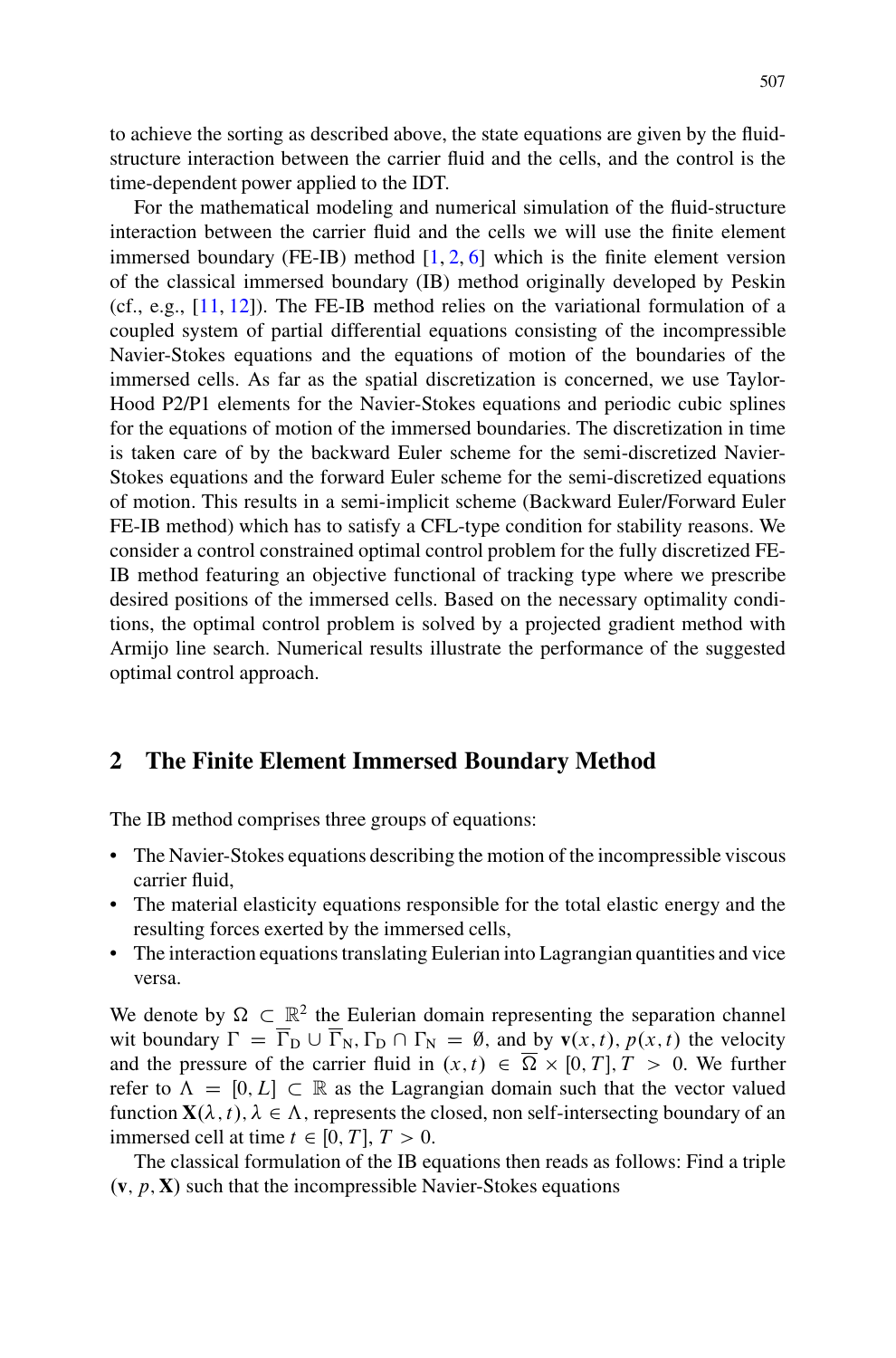$$
\rho \left( \frac{\partial \mathbf{v}}{\partial t} + (\mathbf{v} \cdot \nabla) \mathbf{v} \right) - 2 \eta \nabla \cdot \mathbf{D}(\mathbf{v}) + \nabla p = \mathbf{f}_E \quad \text{in } \Omega \times (0, T] \tag{2.1a}
$$

$$
\nabla \cdot \mathbf{v} = 0 \quad \text{in } \Omega \times (0, T] \tag{2.1b}
$$

$$
\mathbf{v} = \mathbf{v}_D \quad \text{on } \Gamma_D \times (0, T] \tag{2.1c}
$$

$$
(-p\mathbf{I} + 2\eta \mathbf{D}(\mathbf{v})) \mathbf{v} = \mathbf{0} \quad \text{on } \Gamma_{\mathbf{N}} \times (0, T] \tag{2.1d}
$$

$$
\mathbf{v}(\cdot,0) = \mathbf{v}_0 \quad \text{in } \Omega \tag{2.1e}
$$

are satisfied. Here,  $\rho$  and  $\eta$  are the density and viscosity of the carrier fluid,  $\mathbf{D(v)}$ stands for the rate of deformation tensor  $\mathbf{D}(\mathbf{v}) = (\nabla \mathbf{v} + (\nabla \mathbf{v})^T)/2$ ,  $\mathbf{f}_E$  is a source<br>term that will be specified in (2.3a) below  $\mathbf{v}_D$  is a prescribed velocity **v** denotes the term that will be specified in  $(2.3a)$  below,  $\mathbf{v}_D$  is a prescribed velocity,  $\mathbf{v}$  denotes the exterior unit normal vector on the Neumann boundary  $\Gamma_N$ , and  $\mathbf{v}_0$  refers to the initial velocity. The Navier-Stokes equations are coupled with the equations of motion of the immersed boundary

$$
\frac{\partial \mathbf{X}}{\partial t}(\lambda, t) = \mathbf{v}(\mathbf{X}(\lambda, t), t) = \int_{\Omega} \mathbf{v}(\mathbf{x}, t) \cdot \delta(\mathbf{X}(\lambda, t) - \mathbf{x}) \, \mathrm{d}\mathbf{x},\tag{2.2a}
$$

$$
\mathbf{X}(\lambda,0) = \mathbf{X}_0(\lambda),\tag{2.2b}
$$

where  $\delta$  stands for the Dirac delta function and  $\mathbf{X}_0$  is the initial configuration of the immersed boundary. The source term  $f_E$  in (2.1a) is a global force density according to

$$
\mathbf{f}_{E}(\mathbf{x},t) = \int_{\Lambda} \mathbf{F}_{L}(\lambda,t) \cdot \delta(\mathbf{X}(\lambda,t) - \mathbf{x}) d\lambda, \qquad (2.3a)
$$

$$
\mathbf{F}_L(\lambda, t) = -E'(\mathbf{X}(\cdot, t))(\lambda), \tag{2.3b}
$$

where  $E'$  is the variational derivative of the elastic energy of the immersed boundary as given by

$$
E(t) := E(\mathbf{X}(\cdot, t)) := \int_{\Lambda} \mathcal{E}^{\text{e}}\left(\frac{\partial \mathbf{X}(\lambda, t)}{\partial \lambda}\right) d\lambda + \int_{\Lambda} \mathcal{E}^{\text{b}}\left(\frac{\partial^2 \mathbf{X}(\lambda, t)}{\partial \lambda^2}\right) d\lambda. \quad (2.4a)
$$

Here,  $\mathcal{E}^e$  and  $\mathcal{E}^b$  stand for the local energy densities

$$
\mathcal{E}^{\text{e}}\Big(\frac{\partial \mathbf{X}(\lambda, t)}{\partial \lambda}\Big) = \frac{\kappa_{\text{e}}}{2} \left( \left| \frac{\partial \mathbf{X}}{\partial \lambda}(\lambda, t) \right|^2 - 1 \right),
$$
  

$$
\mathcal{E}^{\text{b}}\Big(\frac{\partial^2 \mathbf{X}(\lambda, t)}{\partial \lambda^2}\Big) = \frac{\kappa_{\text{b}}}{2} \left| \frac{\partial^2 \mathbf{X}}{\partial \lambda^2}(\lambda, t) \right|^2,
$$

with  $\kappa_e > 0$  and  $\kappa_b > 0$  denoting the elasticity coefficients for elongationcompression and bending.

<span id="page-3-0"></span>508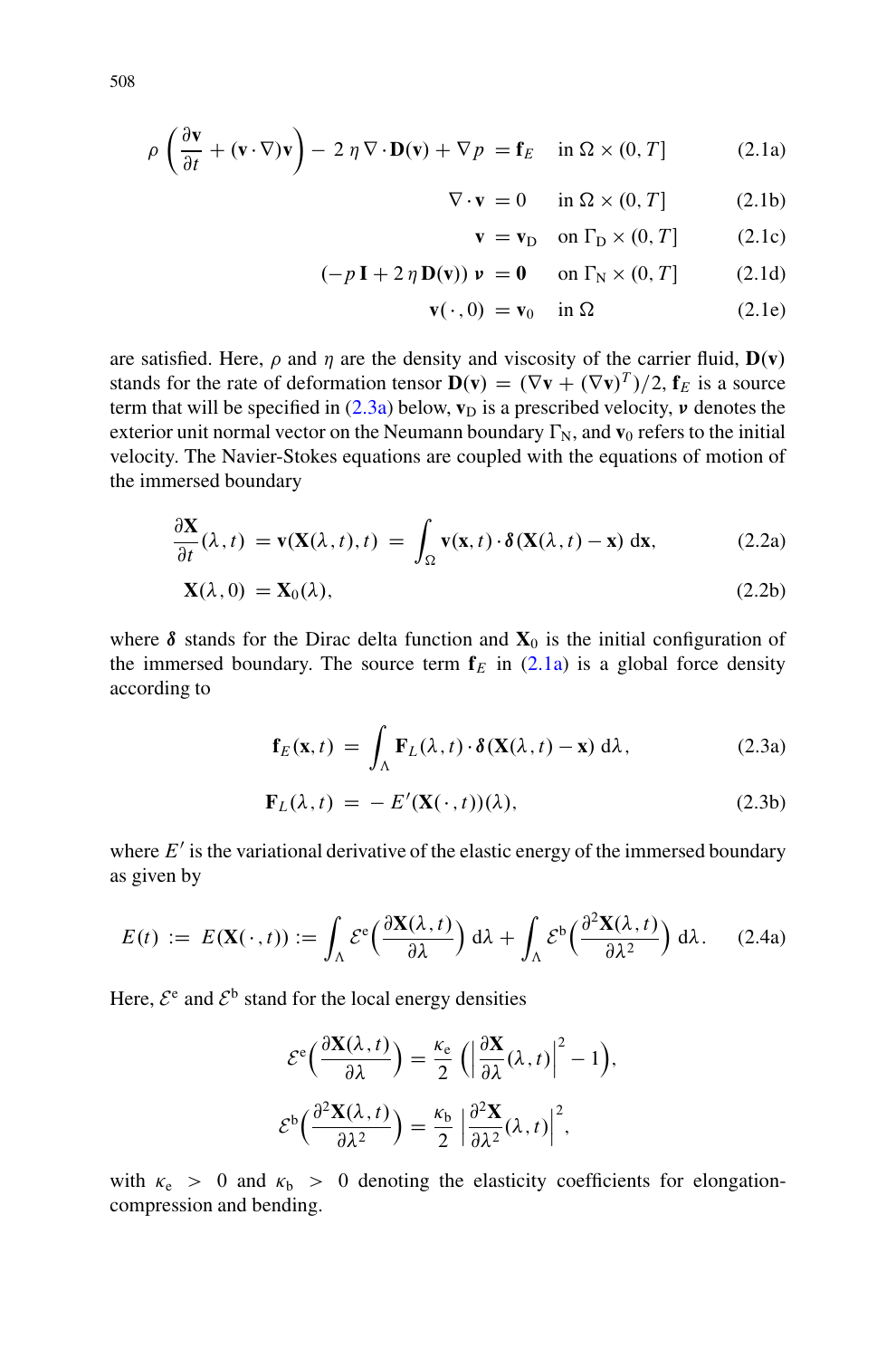<span id="page-4-0"></span>The FE-IB method relies on the variational formulation of the coupled system. We introduce the function spaces

$$
\mathbf{V}(0, T) := \mathbf{H}^{1}((0, T), \mathbf{H}^{-1}(\Omega)) \cap \mathbf{L}^{2}((0, T), \mathbf{H}^{1}(\Omega)),
$$
  
\n
$$
\mathbf{W}(0, T) := \{ \mathbf{v} \in \mathbf{V}(0, T) \mid \mathbf{v}|_{\Gamma_{D} \times (0, T)} = \mathbf{v}_{D} \},
$$
  
\n
$$
Q(0, T) := L^{2}((0, T), L^{2}(\Omega)),
$$

and

$$
\mathbf{X}(0,T) := \mathbf{H}^1((0,T), \mathbf{L}^2(\Lambda)) \cap \mathbf{L}^2((0,T), \mathbf{H}_{\text{per}}^3(\Lambda)),
$$
  
\n
$$
\mathbf{H}_{\text{per}}^3(\Lambda) := \{ \mathbf{Y} \in \mathbf{H}^3(\Lambda) \mid \partial^k \mathbf{Y}(0) / \partial \lambda^k = \partial^k \mathbf{Y}(L) / \partial \lambda^k, k = 0, 1, 2 \}.
$$

The FE-IB method amounts to the computation of a triple

$$
(\mathbf{v}, p, \mathbf{X}) \in \mathbf{W}(0, T) \times Q(0, T) \times \mathbf{X}(0, T)
$$

such that for almost all  $t \in [0, T]$  and all test functions  $(\mathbf{w}, q, \mathbf{Y}) \in \mathbf{H}_{\Gamma_{\text{D}},0}^1(\Omega) \times L^2(\Omega) \times \mathbf{H}^3$ . (A) it holds  $L^2(\Omega) \times \mathbf{H}_{\text{per}}^3(\Lambda)$  it holds

$$
\left\langle \frac{\partial \mathbf{v}}{\partial t}, \mathbf{w} \right\rangle_{\mathbf{H}^{-1}, \mathbf{H}_{\Gamma_{\text{D}},0}^{1}} + a(\mathbf{v}, \mathbf{w}) - b(\mathbf{w}, p) = \ell(\mathbf{w}), \tag{2.5a}
$$

$$
b(\mathbf{v},q) = 0 \tag{2.5b}
$$

$$
\mathbf{v}(\,\cdot\,,0)=\mathbf{v}_0,\tag{2.5c}
$$

$$
\left(\frac{\partial \mathbf{X}}{\partial t}, \mathbf{Y}\right)_{0,\Lambda} - \int_{\Lambda} \mathbf{v}(\mathbf{X}(\lambda, t), t) \cdot \mathbf{Y}(\lambda) d\lambda = 0, \tag{2.5d}
$$

$$
\mathbf{X}(\cdot,0) = \mathbf{X}_0,\tag{2.5e}
$$

where  $\langle \cdot, \cdot \rangle_{\mathbf{H}^{-1}, \mathbf{H}_0^1}$  stands for the dual pairing between  $\mathbf{H}_0^1(\Omega)$  and  $\mathbf{H}_{\Gamma_D,0}^{-1}(\Omega)$  and  $\mathbf{H}_{\Gamma_D,0}^{-1}(\Omega)$  $a(\cdot, \cdot), b(\cdot, \cdot)$ , as well as the functional  $\ell(\cdot)$  are given by

$$
a(\mathbf{v}, \mathbf{w}) := (\rho(\mathbf{v} \cdot \nabla)\mathbf{v}, \mathbf{w})_{0,\Omega} + (\eta \nabla \mathbf{v}, \nabla \mathbf{w})_{0,\Omega}
$$
(2.6a)

$$
b(p, \mathbf{v}) := (p, \nabla \cdot \mathbf{v})_{0,\Omega} \quad , \quad \ell(\mathbf{w}) := \langle \mathbf{f}_E, \mathbf{w} \rangle_{\mathbf{H}^{-1}, \mathbf{H}_0^1}.
$$
 (2.6b)

For the numerical solution of (2.5) we use Taylor-Hood P2/P1 elements for the spatial discretization of  $(2.5a)$ – $(2.5c)$  with respect to a quasi-uniform simplicial triangulation  $\mathcal{T}_h(\Omega)$  of  $\Omega$  that aligns with the partition of  $\Gamma$  and periodic cubic splines for the spatial discretization of  $(2.5d)$ ,  $(2.5e)$  with respect to an equidistant partition

$$
\mathcal{T}_{\Delta\lambda}(\Lambda) := \{0 = \lambda_0 < \lambda_1 < \cdots < \lambda_R = L\}
$$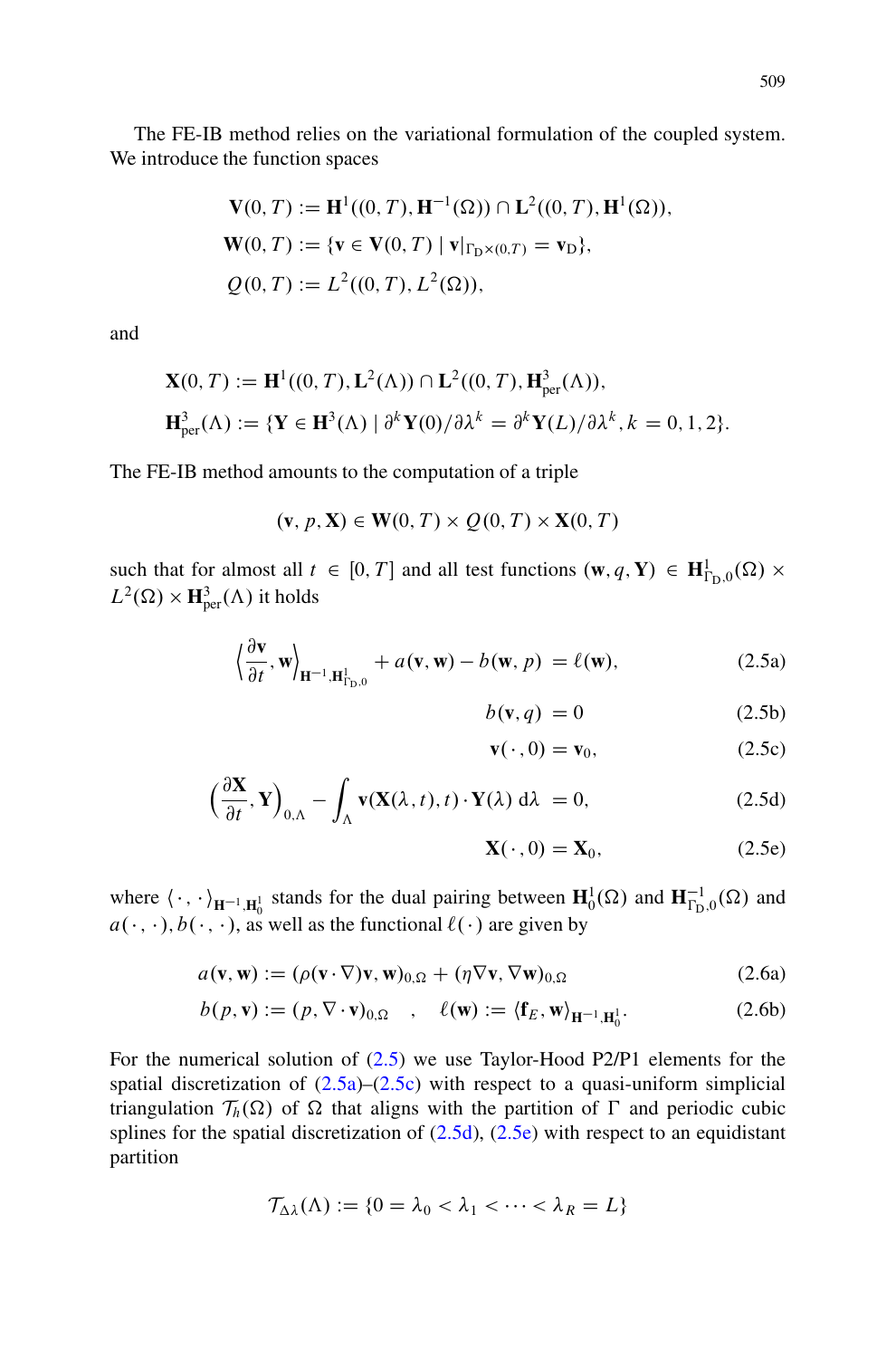<span id="page-5-0"></span>of  $\Lambda$  into subintervals  $\Lambda_r := [\lambda_{r-1}, \lambda_r], 1 \le r \le R$ , of length  $\Delta \lambda = L/R$ . We note<br>that the discrete immersed cell occupies subdomains  $R_{\lambda, \lambda, \epsilon} \subset \Omega$  with boundaries that the discrete immersed cell occupies subdomains  $B_{\Delta\lambda,t} \subset \Omega$  with boundaries  $\partial B_{\lambda\lambda,t}$  that are  $\mathbb{C}^2$  curves described by the periodic cubic spline  $\partial B_{\Delta\lambda,t}$  that are  $\mathbb{C}^2$  curves described by the periodic cubic spline.

We introduce the finite element spaces

$$
\mathbf{V}_h := \{ \mathbf{v} \in \mathbf{C}^0(\Omega) \mid \mathbf{v}|_T \in \mathbf{P}_2(T), T \in \mathcal{T}_h(\Omega) \}
$$
  
\n
$$
\mathbf{V}_{\Gamma_D,h} := \{ \mathbf{v}_h \in \mathbf{V}_h \mid \mathbf{v}_h|_{\Gamma_D} = \mathbf{v}_{h,D} \}
$$
  
\n
$$
\mathbf{V}_{0,h} := \{ \mathbf{v}_h \in \mathbf{V}_h \mid \mathbf{v}_h|_{\Gamma_D} = \mathbf{0} \}
$$
  
\n
$$
Q_h := \{ q \in L^2(\Omega) \mid q|_T \in P_1(T), T \in \mathcal{T}_h(\Omega) \},
$$

where  $\mathbf{v}_{h,D}$  is a piecewise polynomial approximation of  $\mathbf{v}_D$ , and

$$
\mathbf{S}_{\Delta\lambda} := \{ \mathbf{X}_{\Delta\lambda} \in \mathbf{C}^2(\Lambda) \, \big| \, \mathbf{X}_{\Delta\lambda} \big|_{\Lambda_r} \in \mathbf{P}_3(\Lambda_r), 1 \le r \le R,
$$
  

$$
d^k \mathbf{X}_{\Delta\lambda} / d\lambda^k(\lambda_0) = d^k \mathbf{X}_{\Delta\lambda} / d\lambda^k(\lambda_R), k = 0, 1, 2 \}.
$$

The semi-discretization of  $(2.5)$  in space requires the computation of a triple

$$
(\mathbf{v}_h, p_h, \mathbf{X}_{\Delta \lambda}) \in \mathbf{C}^1((0, T), \mathbf{V}_{\Gamma_D, h}) \times L^2((0, T), Q_h) \times \mathbf{C}^1((0, T), \mathbf{S}_{\Delta \lambda})
$$

such that for all  $t \in [0, T]$  and all test functions  $\mathbf{w}_h \in \mathbf{V}_{0,h}, q_h \in Q_h$ , and  $\mathbf{Y}_{\Delta \lambda} \in \mathbf{S}_{\Delta \lambda}$ it holds

$$
\left(\frac{\partial \mathbf{v}_h}{\partial t}, \mathbf{w}_h\right)_{0,\Omega} + a(\mathbf{v}_h, \mathbf{w}_h) - b(\mathbf{w}_h, p_h) = \ell(\mathbf{w}_h),\tag{2.7a}
$$

$$
b(\mathbf{v}_h, q_h) = 0 \tag{2.7b}
$$

$$
\mathbf{v}_h(\cdot,0)=\Pi_h\mathbf{v}_0,\qquad(2.7c)
$$

$$
\left(\frac{\partial \mathbf{X}_{\Delta\lambda}}{\partial t}, \mathbf{Y}_{\Delta\lambda}\right)_{0,\Lambda} - \int_{\Lambda} \mathbf{v}_h(\mathbf{X}_{\Delta\lambda}(\lambda, t), t) \cdot \mathbf{Y}_{\Delta\lambda}(\lambda) d\lambda = 0, \tag{2.7d}
$$

$$
\mathbf{X}_{\Delta\lambda}(\cdot,0) = \Pi_{\Delta\lambda}\mathbf{X}_0,\tag{2.7e}
$$

where  $\Pi_h$  and  $\Pi_{\Delta\lambda}$  are the  $L^2$ -projections onto  $V_h$  and  $S_{\Delta\lambda}$ , respectively.

For the algebraic formulation of (2.7) we equip  $\mathbf{V}_{0,h}$ ,  $Q_h$ , and  $\mathbf{S}_{\Delta\lambda}$  with canonical bases  $\{\boldsymbol{\phi}_i\}$  $X_1^{N_1}$ , { $\psi_i$ } $X_2^{N_2}$ , and { $\mathbf{B}_i$ } $X_3^{N_3}$ . Accordingly, we write

$$
\mathbf{v}_h = \sum_{i=1}^{N_1} v_i \, \boldsymbol{\phi}_i, \quad p_h = \sum_{i=1}^{N_2} p_i \, \psi_i, \quad \mathbf{X}_{\Delta \lambda} = \sum_{i=1}^{N_3} X_i \, \mathbf{B}_i.
$$

Here, the **B**<sub>i</sub> are the B-splines with respect to the partition  $\mathcal{T}_{\Delta \lambda}(\Lambda)$  and  $X_1, \ldots, X_{N_3}$ are the de Boor points. As an important assumption we state that the Lagrangian force density  $\mathbf{F}_L$  gets discretized by means of  $\{\mathbf{B}_i\}$  as well in order to gain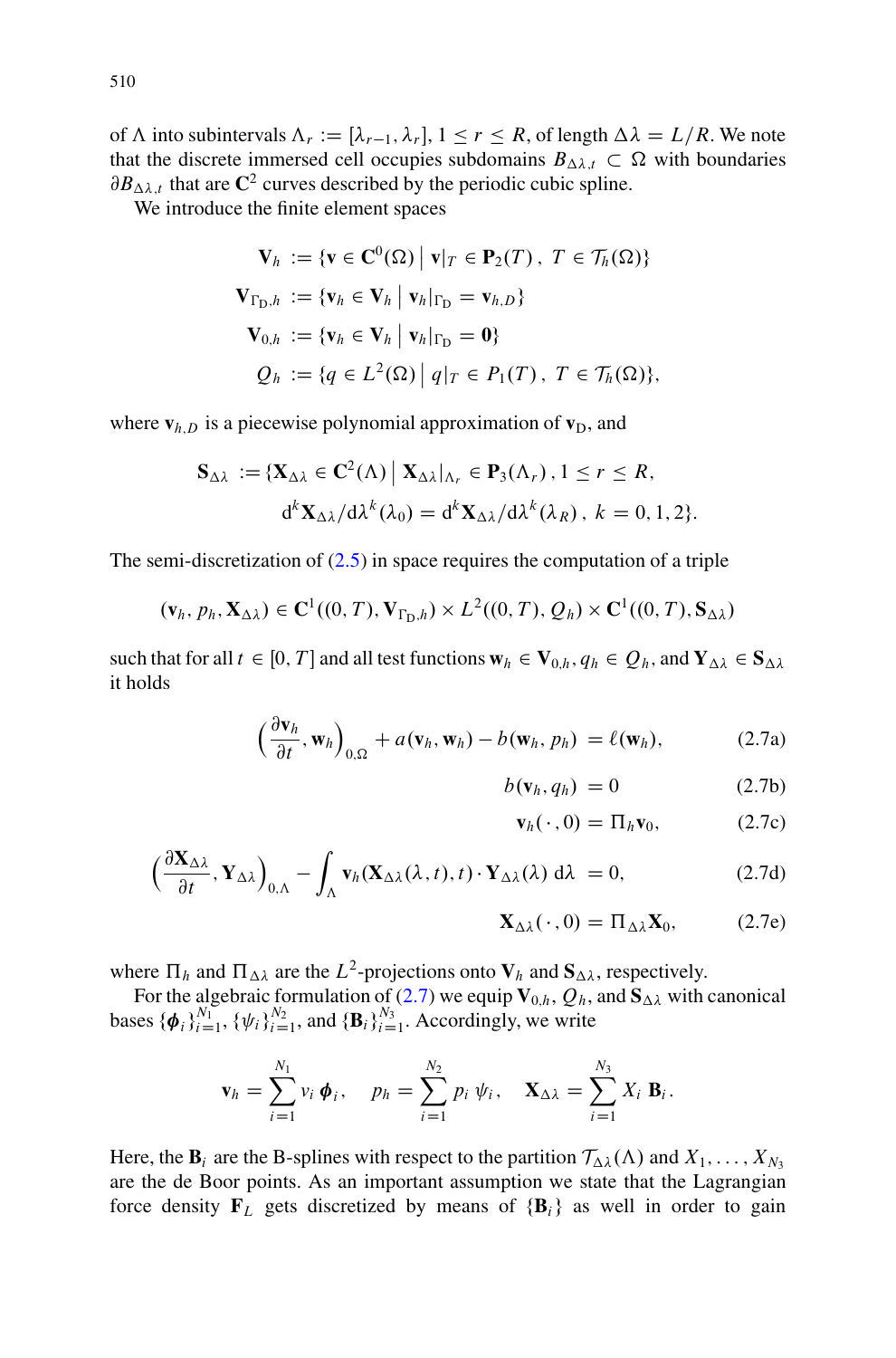<span id="page-6-0"></span>a useful transpose property (see  $(2.8a)$  below). Furthermore, we denote by  $M_L$ and  $M_F$  the Lagrangian and the Eulerian mass matrix, respectively, by  $C(v)$  the advection matrix, by A the stiffness matrix, by B the matrix associated with the divergence operator, and by  $K(X) \in \mathbb{R}^{N_1 \times N_3}$  the matrix with components  $\int \mathbf{A} \cdot (\mathbf{X} \cdot \mathbf{A}) \cdot (\mathbf{A}) d\mathbf{A}$ . We assume that all (Fulerian) matrices and right-hand  $\int_{\Lambda} \phi_i(\mathbf{X}_{\Delta \lambda}(\lambda)) \cdot \mathbf{B}_j(\lambda) d\lambda$ . We assume that all (Eulerian) matrices and right-hand<br>sides are manipulated appropriately in order to enforce the Dirichlet conditions  $J_A \Psi_i (\mathbf{A}_{\Delta\lambda}(\lambda)) \cdot \mathbf{B}_j(\lambda)$  a. We assume that an (Eurerian) matrices and right-hand<br>sides are manipulated appropriately in order to enforce the Dirichlet conditions from [\(2.1c\)](#page-3-0). Then the algebraic formulation of [\(2.7\)](#page-5-0) reads: Find  $(v, p, X) : [0, T] \rightarrow$  $\mathbb{R}^{N_1} \times \mathbb{R}^{N_2} \times \mathbb{R}^{N_3}$ , such that for almost all  $t \in [0, T]$ 

$$
M_E \frac{dv}{dt}(t) + C(v(t))v(t) + A v(t) + B^{\top} p(t) = K(X(t))^{\top} F_L(X(t))
$$
 (2.8a)

$$
B v(t) = 0, \qquad (2.8b)
$$

$$
\sum_{i=1}^{N_1} v_i(0) \phi_i = \Pi_h \mathbf{v}_0, \qquad (2.8c)
$$

$$
M_L \frac{dX}{dt}(t) = K(X(t)) v(t), \qquad (2.8d)
$$

$$
\sum_{i=1}^{N_3} X_i(0) \mathbf{B}_i = \Pi_{\Delta \lambda} \mathbf{X}_0.
$$
 (2.8e)

# **3 The Semi-implicit Backward Euler/Forward Euler FE-IB Method**

For the discretization in time we first consider the Backward Euler/Forward Euler FE-IB method from [\[6\]](#page-14-0) in the sense that we discretize the Navier-Stokes equations by the backward Euler method in time and the equation of motion of the immersed boundary by the forward Euler scheme. In particular, we consider an equidistant partition

$$
\mathcal{T}_{\Delta t} := \{0 =: t_0 < t_1 < \cdots < t_\mathcal{M} := T\}, \ \mathcal{M} \in \mathbb{N},
$$

of the time interval [0, T] into subintervals of length  $\Delta t := T/M$  and set

$$
\mathbf{v}_h^{(m)} := \mathbf{v}_h(\cdot,t_m), \quad p_h^{(m)} := p_h(\cdot,t_m), \quad \mathbf{X}_{\Delta\lambda}^{(m)} := \mathbf{X}_{\Delta\lambda}(\cdot,t_m).
$$

We refer to

$$
\mathbf{D}_{\Delta t}^+ \mathbf{v}_h^{(m)} := (\mathbf{v}_h^{(m+1)} - \mathbf{v}_h^{(m)})/\Delta t, \quad \mathbf{D}_{\Delta t}^- \mathbf{v}_h^{(m)} := (\mathbf{v}_h^{(m)} - \mathbf{v}_h^{(m-1)})/\Delta t
$$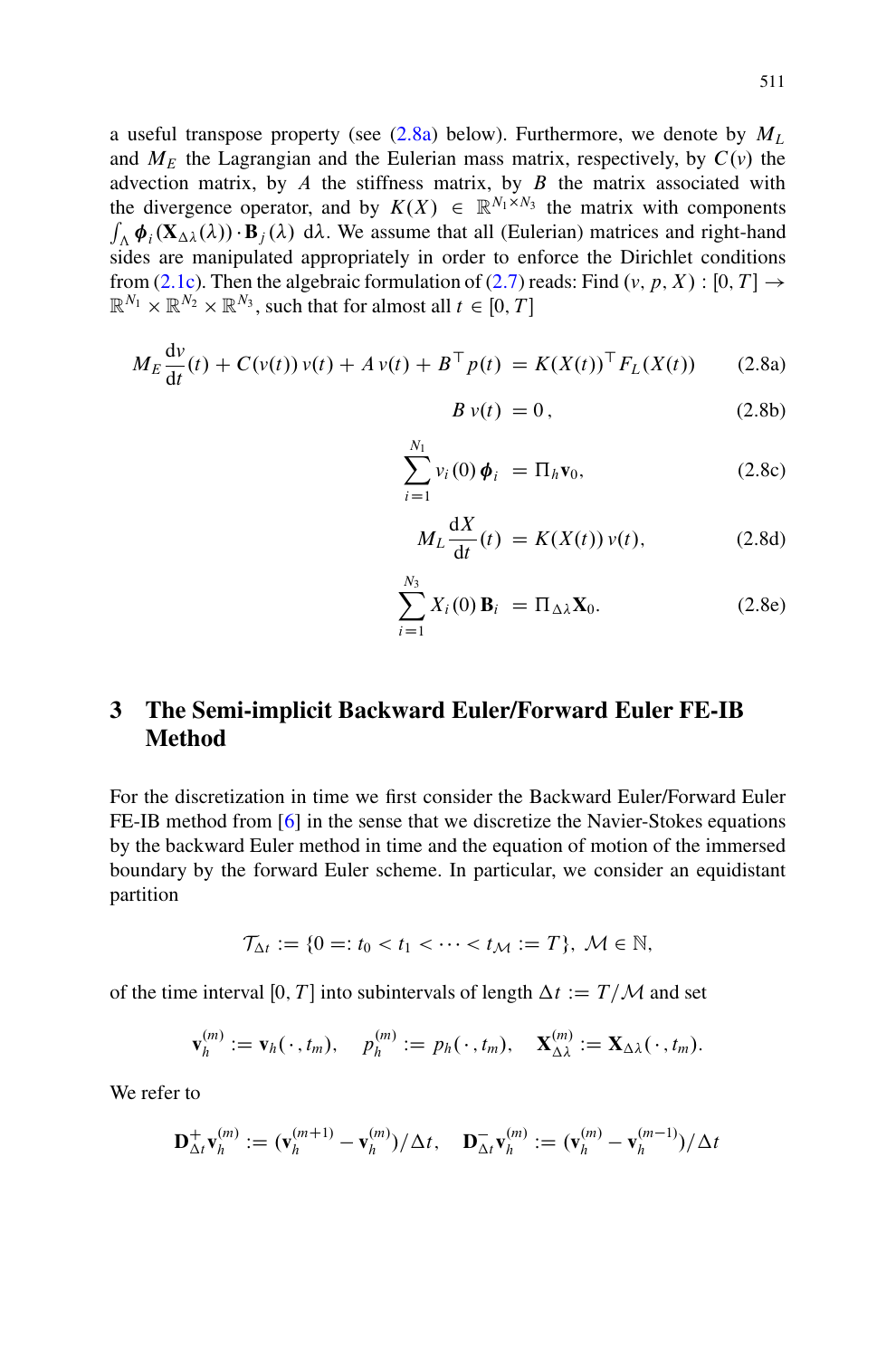as the forward and backward difference operator. We further define the total discrete energy by means of

$$
E_{\Delta\lambda}(t_m) := E_{\Delta\lambda}^{\rm e}(t_m) + E_{\Delta\lambda}^{\rm b}(t_m),
$$

where the discrete elastic energy  $E_{\Delta\lambda}^e(t_m)$  and the discrete bending energy  $E_{\Delta\lambda}^b(t_m)$ are given by

$$
E_{\Delta\lambda}^{\rm e}(t_m) = \frac{\kappa_{\rm e}}{2} \int_{\Lambda} \left( \left| \frac{\partial \mathbf{X}_{\Delta\lambda}^{(m)}}{\partial \lambda}(\lambda) \right|^2 - 1 \right) d\lambda
$$
  

$$
E_{\Delta\lambda}^{\rm b}(t_m) = \frac{\kappa_{\rm b}}{2} \sum_{r=1}^{R} \int_{\Lambda_r} \left| \frac{\partial^2 \mathbf{X}_{\Delta\lambda}^{(m)}}{\partial \lambda^2}(\lambda) \right|^2 d\lambda.
$$

Observing that  $\partial^3 \mathbf{X}_{\Delta \lambda}^{(m)}$  $\int_{\Delta\lambda}^{(m)} (\lambda)/\partial\lambda^3$  is constant on  $\Lambda_r$ , the discrete force density takes the form

$$
\begin{split} (\mathbf{F}_{L,\Delta\lambda}^{(m)}, \mathbf{w}_{h}(\mathbf{X}_{\Delta\lambda}^{(m)}))_{0,\Lambda} &= -\kappa_{\rm e} \int_{\Lambda} \frac{\partial \mathbf{X}_{\Delta\lambda}^{(m)}(\lambda)}{\partial \lambda} \cdot \nabla \mathbf{w}_{h}(\mathbf{X}_{\Delta\lambda}^{(m)}(\lambda)) \frac{\partial \mathbf{X}_{\Delta\lambda}^{(m)}}{\partial \lambda} \, \mathrm{d}\lambda \\ &+ \kappa_{\rm b} \sum_{r=1}^{R} \frac{\partial^{3} \mathbf{X}_{\Delta\lambda}^{(m)}}{\partial \lambda^{3}} \Big|_{\Lambda_{r}} \cdot \int_{\Lambda_{r}} \nabla \mathbf{w}_{h}(\mathbf{X}_{\Delta\lambda}^{(m)}(\lambda)) \frac{\partial \mathbf{X}_{\Delta\lambda}^{(m)}}{\partial \lambda} \, \mathrm{d}\lambda \,. \end{split} \tag{3.1}
$$

The Backward Euler/Forward Euler FE-IB reads as follows:

Given  $\mathbf{v}_h^{(0)} = \Pi_h \mathbf{v}_0$  and  $\mathbf{X}_{0,\Delta\lambda} = \mathbf{X}_{\Delta\lambda}^{(0)} = \Pi_{\Delta\lambda} \mathbf{X}_0$ , for  $m = 0, \dots, \mathcal{M} - 1$  we perform the following two steps (cf. [\[6\]](#page-14-0)):

#### *Algorithm 3.1.*

(i) Compute  $(\mathbf{v}_h^{(m+1)}, p_h^{(m+1)}) \in \mathbf{V}_{h,\Gamma_D} \times Q_h$  such that for all  $\mathbf{w}_h \in \mathbf{V}_{h,0}$ 

$$
(\rho \mathbf{D}_{\Delta t}^+ \mathbf{v}_h^{(m)}, \mathbf{w}_h)_{0,\Omega} + a(\mathbf{v}_h^{(m+1)}, \mathbf{w}_h) - b(p_h^{(m+1)}, \mathbf{w}_h) = \ell_h^{(m)}(\mathbf{w}_h), \qquad (3.2a)
$$

$$
b(w_h, \mathbf{v}_h^{(m+1)}) = 0,\t(3.2b)
$$

where  $\ell_h^{(m)}$  $\mathbf{w}_h^{(m)}(\mathbf{w}_h) := (\mathbf{F}_{L,\Delta\lambda}, \mathbf{w}_h(\mathbf{X}_{\Delta\lambda}^{(m)}))$  $\binom{(m)}{\Delta\lambda}$ )<sub>0, $\Lambda$ </sub> is given by (3.1). (ii) Compute  $\mathbf{X}_{\Delta \lambda}^{(m+1)} \in \mathbf{S}_{\Delta \lambda}$  according to

$$
\mathbf{D}_{\Delta t}^{+} \mathbf{X}_{\Delta \lambda}^{(m)} = \mathbf{v}_h^{(m+1)} (\mathbf{X}_{\Delta \lambda}^{(m)}). \tag{3.3}
$$

Referring to  $\partial B_{\Lambda\lambda}^{(m)}$  $\frac{m}{\Delta\lambda}$  as the boundary of the immersed cell at time  $t_m$  which consists of C<sup>2</sup>-segments  $\partial B_{\Delta\lambda}^{(m,r)}$  $\chi_{\Delta\lambda}^{(m,r)}$  connecting material points  $\mathbf{X}_{\Delta\lambda}^{(m)}$  $\sum_{\Delta\lambda}^{(m)} (\lambda_{r-1})$  and  $\mathbf{X}_{\Delta,\lambda}^{(m)}$  $\sum_{\Delta,\lambda}^{(m)} (\lambda_r), 1 \leq$  $r \leq R$ , one can deduce the estimate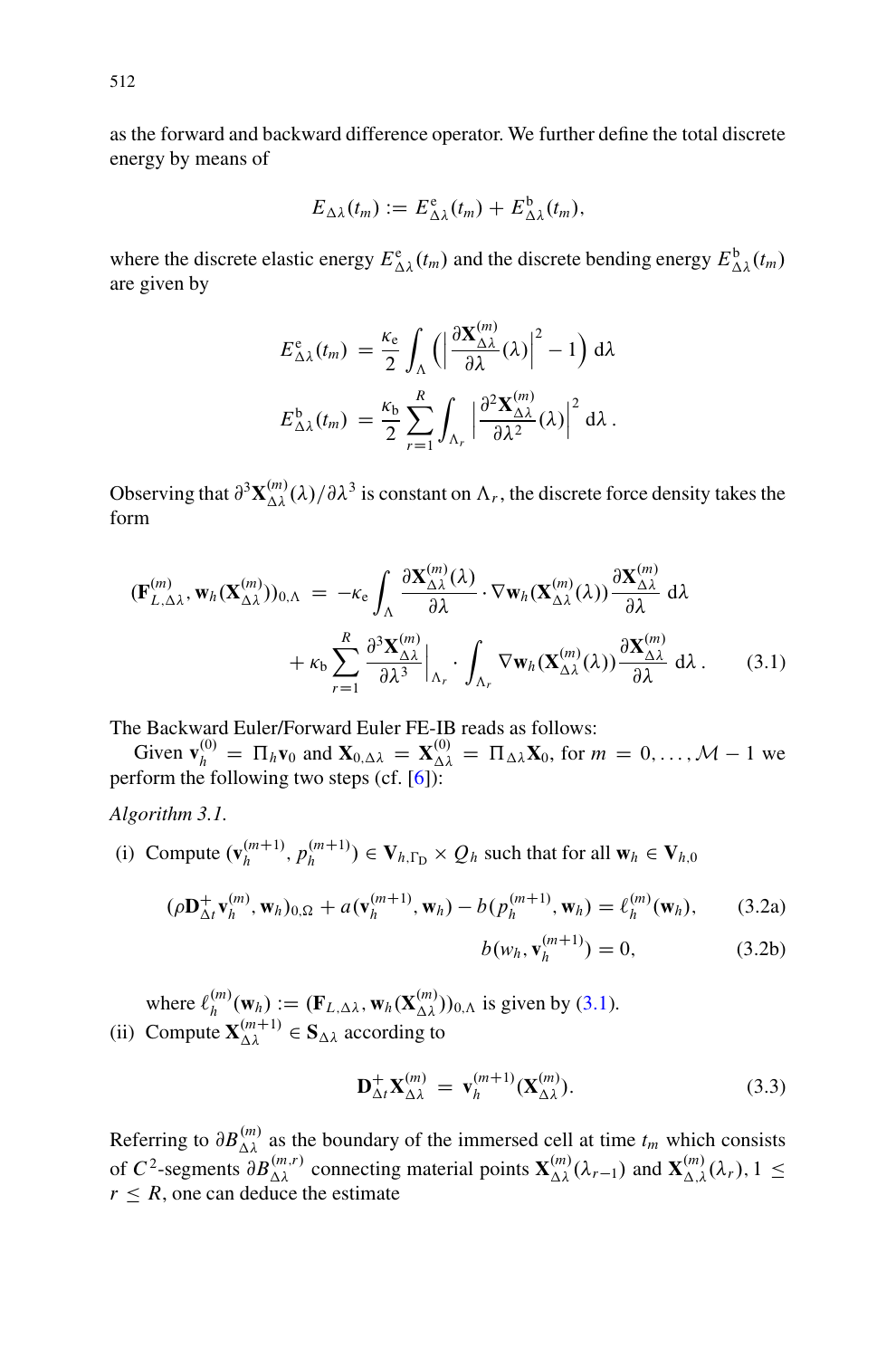$$
\|\nabla \mathbf{v}_h^{(m+1)}\|_{0,\partial B_{\Delta\lambda}^{(m)}}^2 \leq C_{\text{cell}} h^{-1} \|\nabla \mathbf{v}_h^{(m+1)}\|_{0,\Omega}^2 \tag{3.4}
$$

<span id="page-8-0"></span>with a positive constant  $C_{cell}$  depending on the triangulation  $\mathcal{T}_h(\Omega)$  (see (3.8) in [\[7\]](#page-14-0)). A stability analysis reveals that the Backward Euler/Forward Euler FE-IB requires the CFL-type condition (cf. Theorem 3.1 in [\[7\]](#page-14-0))

$$
\frac{\Delta t}{h} \le \frac{\eta}{8 C_{\text{cell}} \left(\kappa_{\text{e}} \Lambda_1 + \kappa_{\text{e}} \Lambda_2\right)},\tag{3.5}
$$

where  $\Lambda_1$  and  $\Lambda_2$  are given by

$$
\Lambda_1 := \max_{0 \le m \le M} \max_{\lambda \in \Lambda} \left| \frac{\partial \mathbf{X}_{\Delta \lambda}^{(m)}}{\partial \lambda} \right|, \quad \Lambda_2 := \max_{0 \le m \le M} \max_{1 \le r \le R} \left| \frac{\partial^3 \mathbf{X}_{\Delta \lambda}^{(m)}}{\partial \lambda^3} \big|_{\Lambda_r} \right|.
$$

The CFL-condition (3.5) for the semi-implicit scheme means a restriction of the time-step size  $\Delta t$  in particular depending on the amount of deformation of the immersed membrane as reflected by the quantities  $\Lambda_1$  and  $\Lambda_2$ . For problems characterized by large values of  $\Lambda_1$  and  $\Lambda_2$ , the time increments need to be chosen very small, leading to a high computational effort. As a remedy, a fully implicit time-stepping scheme can be used based on the application of the backward Euler scheme in time for both the Navier-Stokes equations and the equation of motion of the immersed boundary. This Backward Euler/Backward Euler FE-IB method is unconditionally stable at the expense that at each time-step a nonlinear algebraic system has to be solved. We refer to  $[10]$  for details including a predictor-corrector continuation strategy featuring an adaptive choice of the time-step size.

# **4 Optimal Control of the Surface Acoustic Wave Actuated Cell Sorting**

In this section, following the strategy 'discretize first, then optimize', we will formulate the optimal control problem for the surface acoustic wave actuated cell sorting. The objective is to steer the immersed cells to desired positions by controlling the electric power applied to the IDT. The semi-implicit Backward Euler/Forward Euler FE-IB method from Sect. [3](#page-6-0) serves as the state constraints. For  $z := (v, p, X)$ , consider the following optimal control problem

$$
\begin{cases}\n\min_{z \in Z, u \in U} J(z, u) \\
\text{s.t. } S(z) = b(u) \\
u \in U_{\text{ad}}\n\end{cases}
$$
\n(4.1)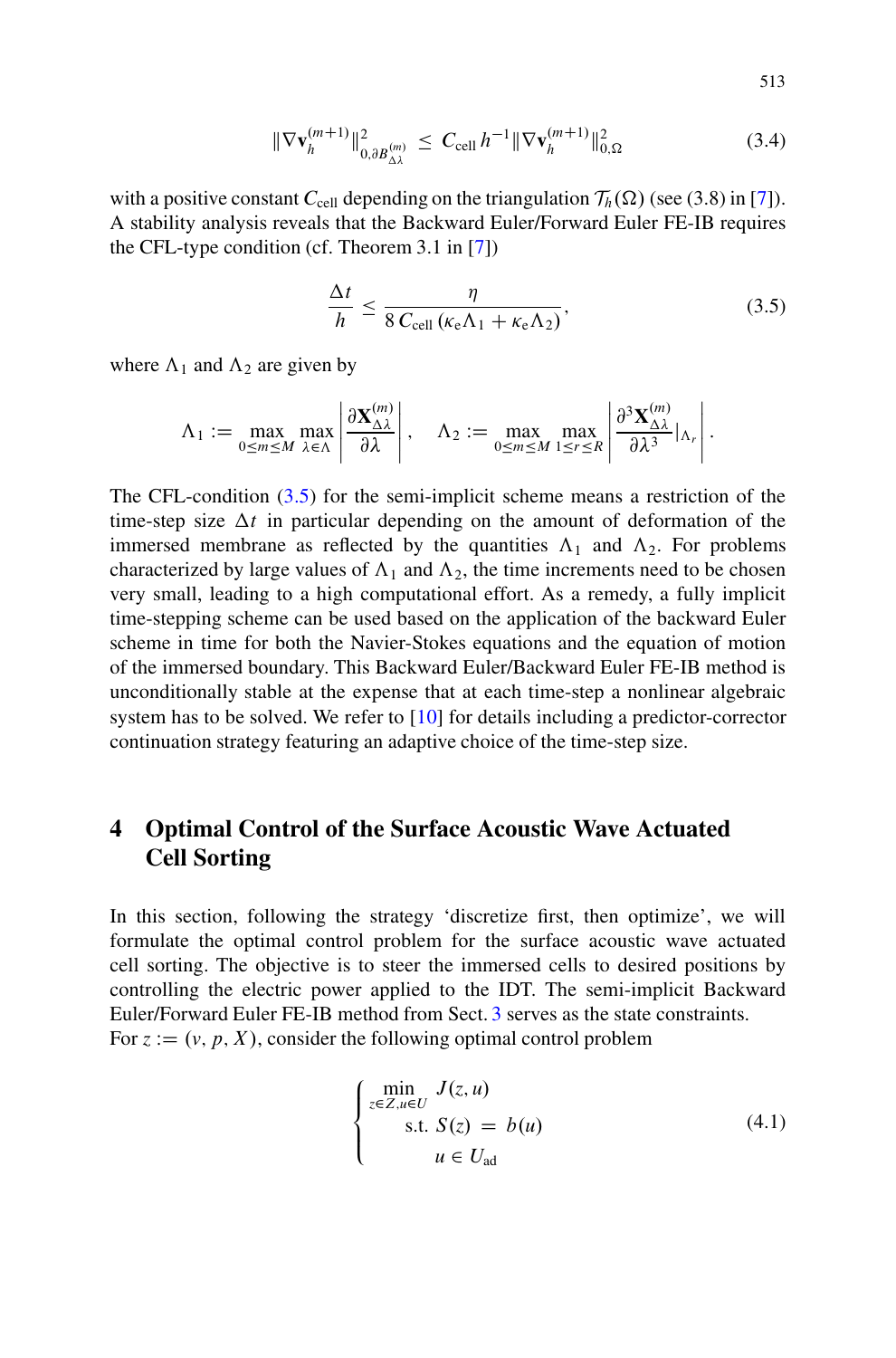<span id="page-9-0"></span>The objective functional  $J$  is given by

$$
J(z, u) := J(X_{[1]}, X_{[2]}) := \sum_{i=1}^{2} \frac{1}{2} \left\| \mathbf{X}_{[i], \Delta \lambda}^{(\mathcal{M}(i))} - \mathbf{X}_{[i], \Delta \lambda}^{\text{des}} \right\|_{0, \Lambda}^{2}, \qquad (4.2)
$$

where  $1 \leq i \leq 2$  are the cell indices of two different biological cells and the functions  $\mathbf{X}_{[i],\Delta\lambda}^{\text{des}} \in \mathbf{S}_{\Delta\lambda}(\Lambda)$  mark desired final positions close to the respective outflow boundaries. The time instants outflow boundaries. The time instants  $t_{\mathcal{M}(i)}$  are chosen such that the  $\mathbf{x}_1$ -components of barycenters of the immersed cells  $X_{[i],\Delta\lambda}(\Lambda,t)$  and  $X_{[i],\Delta\lambda}^{\text{des}}(\Lambda)$  coincide. The state operator S reads

$$
S(z) := \begin{pmatrix} v_0 - v^{(0)} & & \\ (M_E + \Delta t \ A) \ v^{(m)} + \Delta t \ B^\top p^{(m)} - \Delta t \ f_E(X^{(m-1)}) - M_E \ v^{(m-1)} \\ B \ v^{(m)} & & \\ X_0 - X^{(0)} & & \\ M_L X^{(m)} - M_L X^{(m-1)} - \Delta t \ K(X^{(m-1)}) \ v^{(m)} & \end{pmatrix}
$$

and

$$
b(u) = (0, \Delta t \ g(u^{(m-1)}), 0, 0, 0)^{\top}, \quad 1 \le m \le \mathcal{M}.
$$

The volume force term  $g(u^{(m)}) \in \mathbb{R}^{N_1}$  comprises components

$$
g(u^{(m)})_i := \int_{\Omega} \mathbf{f}_{\text{vol}}(u^{(m)}) \cdot \boldsymbol{\phi}_i \, \mathrm{d}\mathbf{x}, \ 1 \leq i \leq N_1,
$$

where the volume force density  $f_{vol}$  generated by the IDT is given by

$$
\mathbf{f}_{\text{vol}}(u^{(m)})(\mathbf{x}) := \begin{cases} (0, \beta \, u^{(m)} \, e^{(-(\mathbf{x}_2 - y_0)/d)} \, k(\mathbf{x}_1, x_0, D))^\top, \, \mathbf{x} \in \overline{\omega} \\ \mathbf{0} & , \, \mathbf{x} \in \Omega \setminus \omega \end{cases}
$$

$$
k(x, x_0, D) = \frac{\sin^2(2\pi(x - x_0)/D)}{(2\pi(x - x_0)/D)^2}.
$$

Here,  $\omega \subset \Omega$  denotes the subdomain where the SAW is effective,  $\beta$  stands for a transmission coefficient d for the decay length  $(x_0, y_0)^\top$  refers to the center a transmission coefficient, d for the decay length,  $(x_0, y_0)$ <sup>1</sup> refers to the center position of the segment at the lower lateral boundary where the SAWs enter the domain, and  $D/2$  $D/2$  is the half width of this segment (marked green in Fig. 2 below). The function  $k$  is known as a Kirchhoff function and describes the refraction pattern of the SAW intensity.

We define the set of admissible controls by

$$
U_{\text{ad}} := \{ u \in U := \mathbb{R}^{\mathcal{M}} \mid u^{\min} \le u^{(m)} \le u^{\max}, 1 \le m \le \mathcal{M} \},\tag{4.3}
$$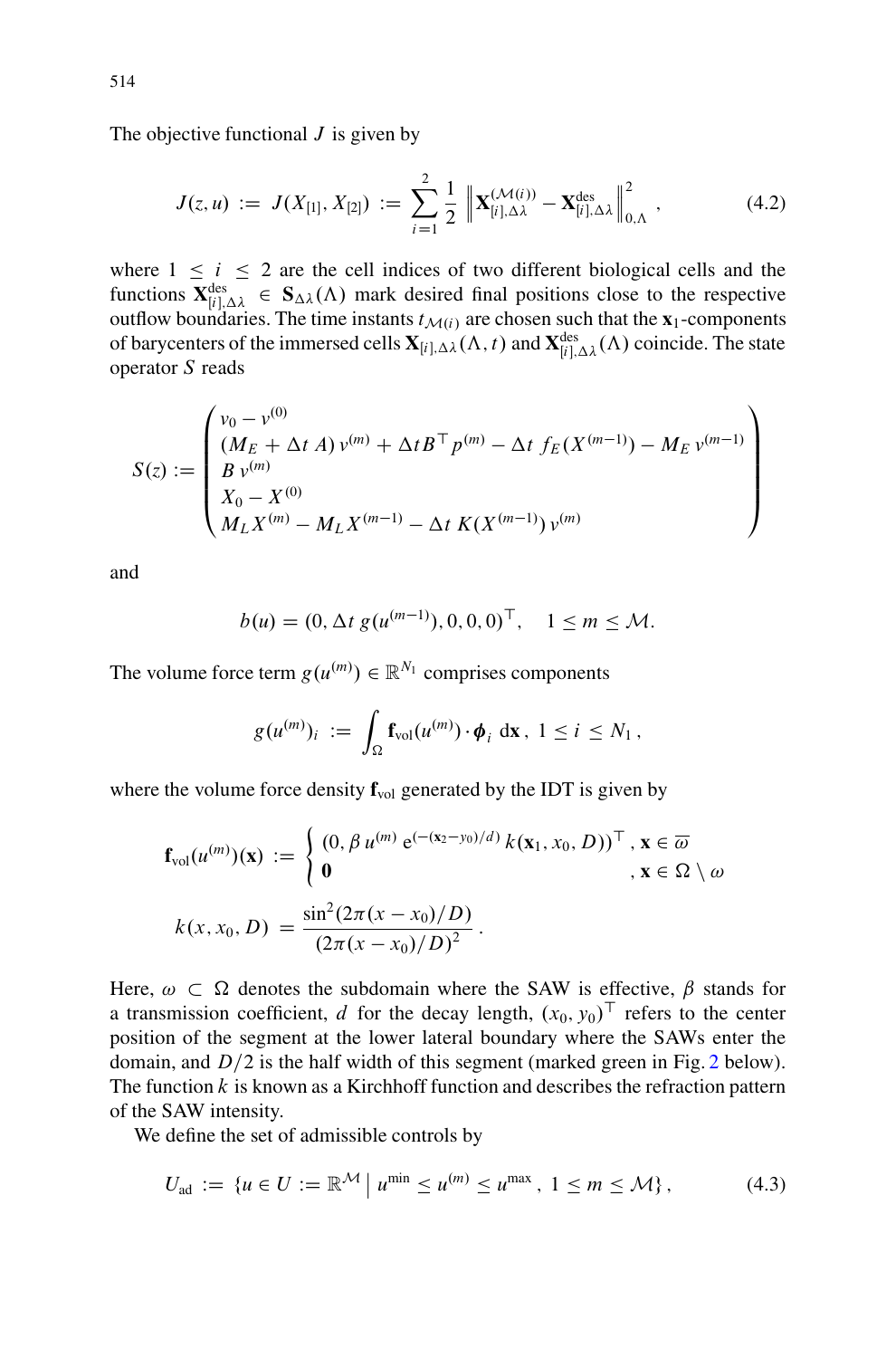<span id="page-10-0"></span>

**Fig. 2** Paths of two different cells under the influence of the computed optimal control. The desired positions are depicted in *magenta*

where the control  $u^{(m)}$  is the power applied to the IDT at time  $t_m$  and  $u^{\text{min}}$ ,  $u^{\text{max}}$  $\mathbb{R}^{\mathcal{M}}$  are given bounds. As numerical optimization scheme we use the well-known projected gradient with Armijo line search (see, e.g., [\[8\]](#page-14-0)). To this end, we introduce the reduced objective functional

$$
J_{\rm red}(u) := J(z(u),u)\,,
$$

where  $z(u) = (v(u), p(u), X(u))$  is the solution to  $S(z) = b(u)$ . Then problem [\(4.1\)](#page-8-0) can be reformulated as the state-reduced optimal control problem

$$
\begin{cases}\n\min_{u \in \mathbb{R}^M} J_{\text{red}}(u) \\
\text{s.t. } u \in U_{\text{ad}}\n\end{cases} \tag{4.4}
$$

being equivalent to  $(4.1)$ . Problem  $(4.4)$  can be solved by the following scheme where  $\Pi_{U_{ad}}$  denotes the projection operator onto the admissible set:

*Algorithm 4.1.*

(o) Let  $u_0$  and a tolerance  $\varepsilon > 0$  be given. for  $k = 0, 1, 2, ...$ 

- (i) Compute the descent direction  $d_k = -\nabla J_{\text{red}}(u_k)$  via adjoint approach.
- (ii) If  $\|\Pi_{U_{ad}}(u_k + d_k) u_k\| < \varepsilon$ , stop:  $u^* := u_k$ .<br> *iii*) Compute a step length  $\alpha_k$  by Armijo line sear
- (iii) Compute a step length  $\alpha_k$  by Armijo line search.
- (iv) Update  $u_{k+1} = u_k + \alpha_k d_k$ , project it onto  $U_{\text{ad}}$  and go back to (i).

The computationally most challenging part is the evaluation of  $\nabla J_{\text{red}}(u_k)$  which is taken care of by the adjoint approach: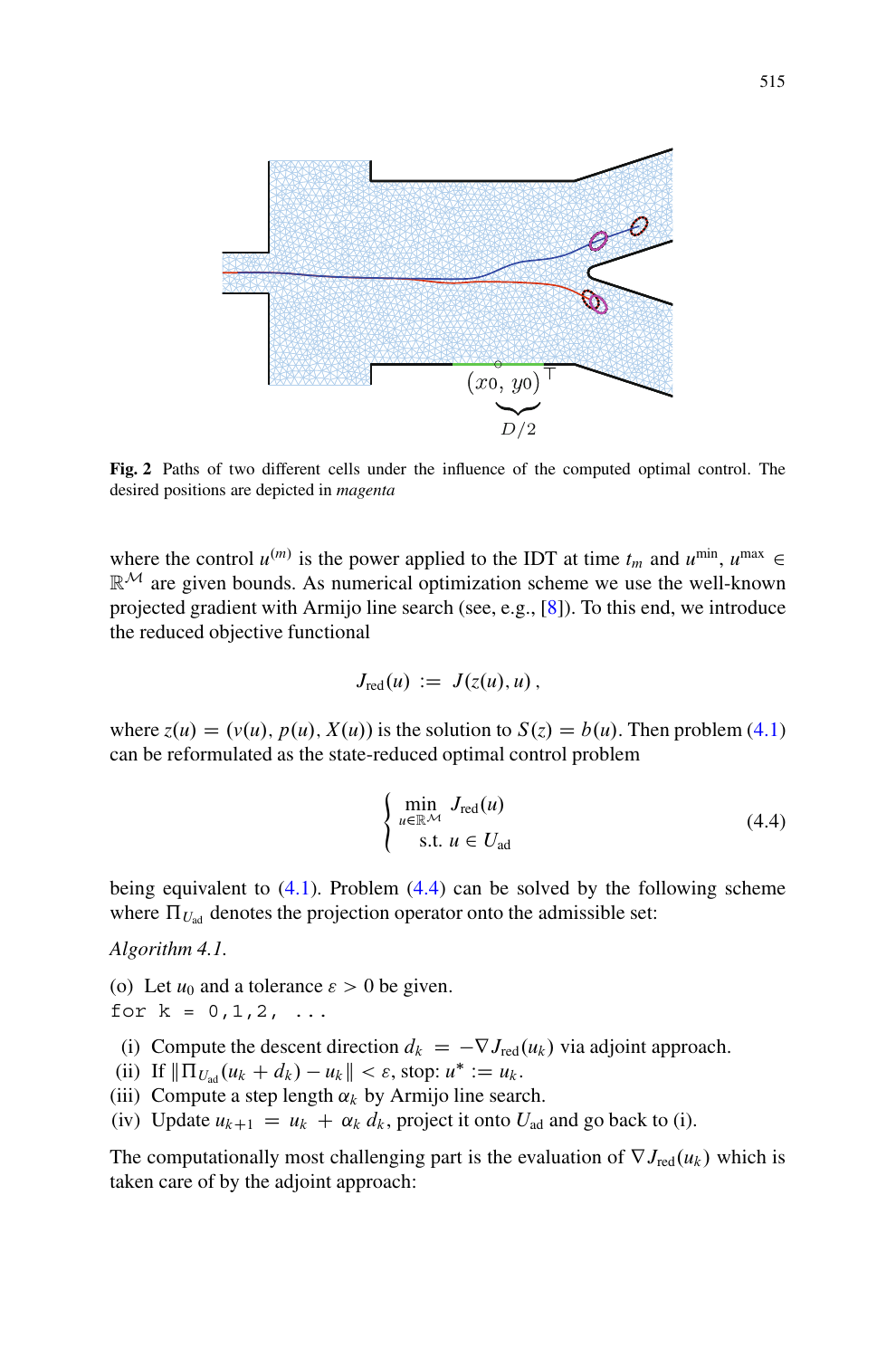<span id="page-11-0"></span>For the optimization problem  $(4.1)$  we consider the Lagrangian

$$
\mathcal{L}(z, u, \lambda) = J(z, u) + \lambda^{\top} (S(z) - b(u)), \ \mathcal{L}: Z \times U \times Y \to \mathbb{R}.
$$

The associated state equations and adjoint state equations are

$$
0 = \nabla_{\lambda} \mathcal{L} = S(z(u)) - b(u) \tag{4.5a}
$$

$$
0 = \nabla_z \mathcal{L} = \nabla_z J(z(u), u) + S'(z(u))^\top \lambda(u). \tag{4.5b}
$$

**Lemma 4.2.** Assume that  $S(z) = b(u)$  has a unique solution  $z(u)$ ,  $\forall u \in U$ , and *that*  $\lambda(u) \in Y$  *is the unique solution to* (4.5b)*. Moreover assume that the mappings*  $(z, u) \mapsto J(z, u), z \mapsto S(z), u \mapsto z(u),$  and  $u \mapsto b(u)$  are Fréchet-differentiable. *Then there holds*

$$
\nabla J_{red}(u) = \nabla_u \mathcal{L}(z(u), u, \lambda(u)). \qquad (4.6)
$$

 $\Box$ 

*Proof.* By the chain rule we get  $\nabla J_{\text{red}}(u) = \nabla z(u)\nabla_z J(z, u) + \nabla_u J(z, u)$ , whence

$$
\nabla J_{\text{red}}(u) - \nabla_u J(z(u), u) = -\nabla z(u) S'(z)^\top \lambda(u) = -\nabla b(u) \lambda(u).
$$

In more detail, one has to perform the following steps to compute the reduced gradient  $\nabla J_{\text{red}}(u_k)$  (for notational simplicity, only one cell is considered):

*Algorithm 4.3.*

(i) Compute the state 
$$
(v_k, p_k, X_k) := (v(u_k), p(u_k), X(u_k))
$$
:  
\n $v_k^{(0)} := v_0, X_k^{(0)} := X_0$  and for  $1 \le m \le M$   
\n $(M_E + \Delta t A) v_k^{(m)} + \Delta t B^{\top} p_k^{(m)} = \Delta t (f_E(X_k^{(m-1)}) + g(u_k^{(m-1)}))$   
\n $+ M_E v_k^{(m-1)}$   
\n $B v_k^{(m)}$   
\n $= 0$   
\n $M_L X_k^{(m)} = M_L X_k^{(m-1)} + \Delta t K(X_k^{(m-1)}) v_k^{(m)}$ .

(ii) Compute the adjoint state  $(w_k, q_k, Y_k) := (w(u_k), q(u_k), Y(u_k))$  backward in time:  $w_k^{(\mathcal{M})} := 0$ ,  $Y_k^{(\mathcal{M})} := X^{\text{des}} - X^{(\mathcal{M})}$  and for  $\mathcal{M} - 1 \ge m \ge 1$ 

$$
M_L Y_k^{(m)} = M_L Y_k^{(m+1)} + \Delta t \left[ f'_E (X_k^{(m)})^\top w_k^{(m+1)} + (K'(X_k^{(m)}) v_k^{(m+1)})^\top Y_k^{(m+1)} \right].
$$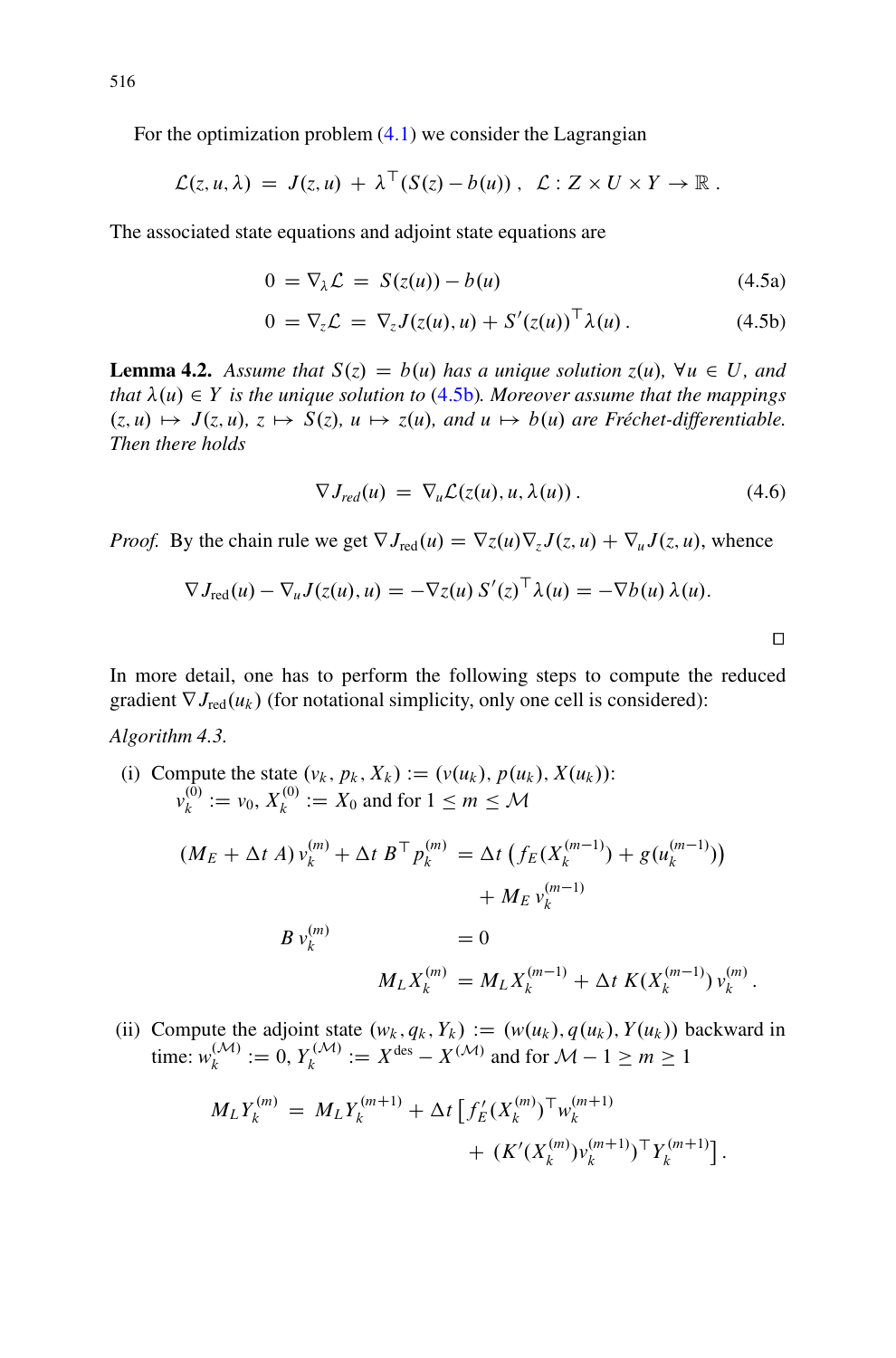$$
(M_E + \Delta t \, A) \, w_k^{(m)} + \Delta t \, B^\top q_k^{(m)} = \Delta t \, K (X_k^{(m-1)})^\top Y_k^{(m)} + M_E \, w_k^{(m+1)}
$$
  
= 0

(iii) Set  $\nabla J_{\text{red}}(u_k) := \partial J(z_k, u_k)/\partial u + \Delta t \sum_{m=1}^{M-1} (w_k^{(m)})$  $(x_k^{(m)})^{\top} \nabla^{\top} g(u_k^{(m-1)})$ .

The derivatives showing up in the adjoint system represent the nontrivial terms of the adjoint operator  $S'(z(u))$ <sup>1</sup> from [\(4.5b\)](#page-11-0). Let us now state the optimality conditions associated with [\(4.1\)](#page-8-0).

**Theorem 4.4 (Necessary optimality conditions).** *Assume the set* U*ad is given by* [\(4.3\)](#page-9-0) *and the assumptions from Lemma* [4.2](#page-11-0) *are fulfilled. Then there exists an optimal solution*  $(z^*, u^*)$  *to*  $(4.1)$  *with associated Lagrange multiplier*  $\lambda^*$  *such that:*  $(z^*, u^*)$  *solves* [\(4.5a\)](#page-11-0),  $\lambda^*$  *solves* [\(4.5b\)](#page-11-0) *and* 

$$
\left(\nabla J_{red}(u^*)\right)_i \begin{cases} \leq 0, & u_i^* = u_i^{\max} \\ = 0, & u_i^{\min} < u_i^* < u_i^{\max} \\ \geq 0, & u_i^* = u_i^{\min} \end{cases} . \tag{4.7}
$$

*Proof.* In case of box constraints, the optimality condition for  $(4.4)$ , namely  $(\nabla J_{\text{red}}(u^*), u - u^*) \ge 0, \forall u \in U_{\text{ad}}$ , can be characterized by (4.7).

Condition (4.7) can be written in short form as  $\Pi_{U_{ad}}(u^* - \nabla J_{red}(u^*)) = u^*$ . This tifies the termination criterion from Algorithm 4.1, step (ii) justifies the termination criterion from Algorithm [4.1,](#page-10-0) step (ii).

## **5 Numerical Results**

As a numerical example, we consider the sorting scenario 'up – down', meaning that the first cell  $(i = 1)$  is supposed to take the upper outflow channel and the second cell  $(i = 2)$  the lower one.

The separation channel  $\Omega$  is shown in Fig. [2](#page-10-0) featuring three inflow boundaries at the left and two outflow boundaries at the right. The main part has a length of 300  $\mu$ m and a width of 180  $\mu$ m. The maximal inflow velocities  $v_{\text{in}}^{(\text{left})}$  $\lim_{\text{in}}^{(\text{left})}, v_{\text{in}}^{(\text{top})}$  $\int_{\text{in}}^{\text{(top)}}$ , and  $v_{\rm in}^{\rm (bottom)}$  $\lim_{\text{in}}$  have been chosen according to

$$
v_{\text{in}}^{(\text{left})} = 10 \text{ mm/s}, \quad v_{\text{in}}^{(\text{top})} = 12.5 \text{ mm/s}, \quad v_{\text{in}}^{(\text{bottom})} = 10 \text{ mm/s},
$$

guaranteeing that without SAW actuation a cell leaves the channel through the lower outflow boundary. As the density  $\rho$  and the dynamic viscosity  $\eta$  we have chosen

$$
\rho = 1,000 \text{ kg/m}^3, \quad \eta = 7.0 \text{ mPa} \cdot \text{s}
$$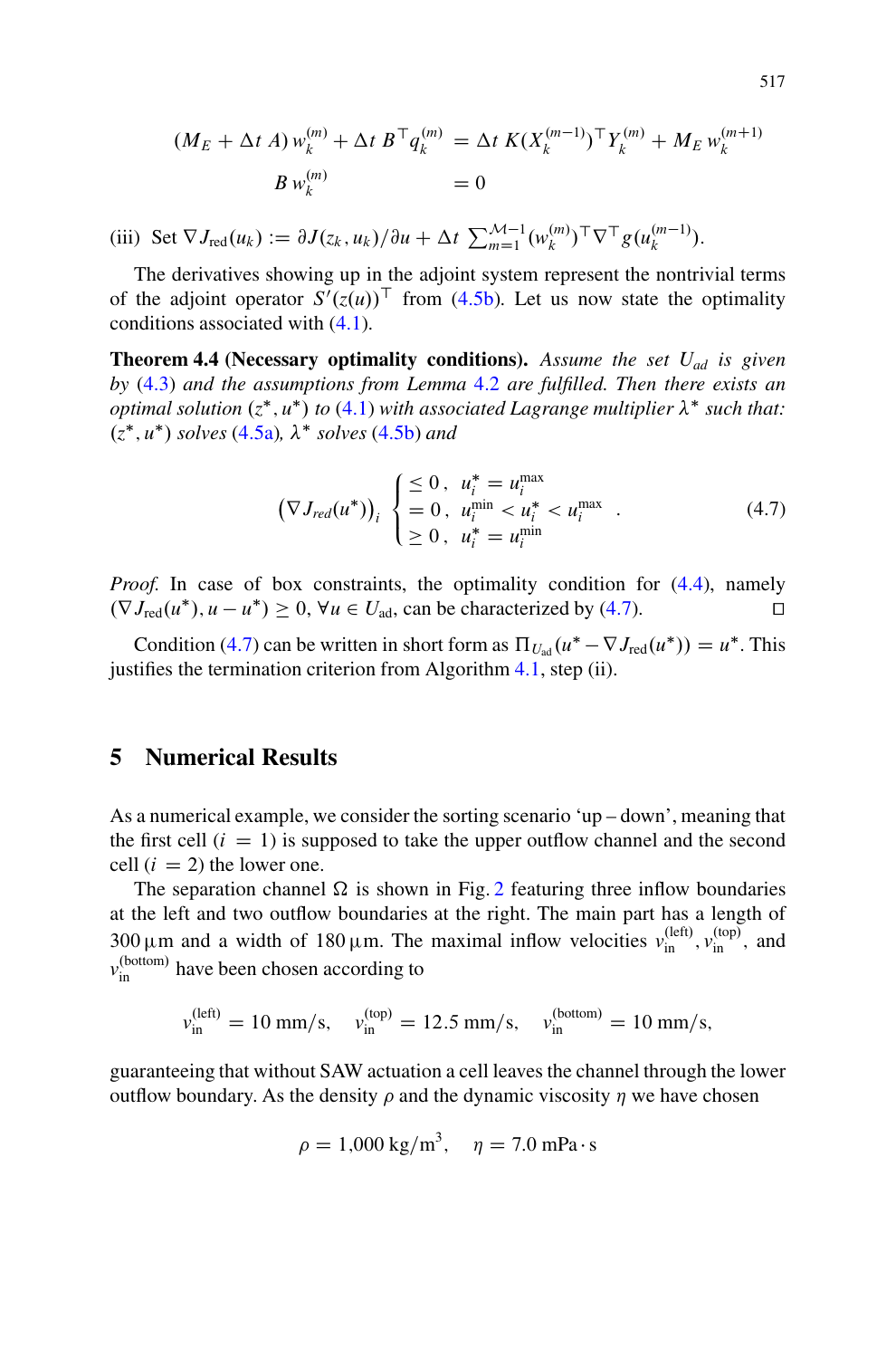

**Fig. 3** Evolution of the controls  $u_k$  arising in the optimization algorithm

**Table 1** Decrease of the reduced objective functional  $J_{\text{red}}(u_k)$  as a function of the iteration step k of the optimization algorithm

| Iteration $k$      | 0            |              |              |              | 1J |
|--------------------|--------------|--------------|--------------|--------------|----|
| $J_{\rm red}(u_k)$ | $8.18e + 01$ | $2.53e + 00$ | $1.42e + 00$ | $1.09e + 00$ | UΙ |
|                    |              |              |              |              |    |

both for the carrier fluid and the fluid enclosed by the membrane of the two cells. We note that in practice this can be achieved using density and viscosity matching by adding suitable chemicals to the carrier fluid. We have considered initially spherical cells of diameter  $16 \mu m$  and moduli

$$
\kappa_e = 5.0 \cdot 10^{-5} \text{ N/m}, \quad \kappa_b = 1.0 \cdot 10^{-16} \text{ Nm}.
$$

The sorting task is complicated by setting the initial distance between the cells to  $25 \mu m$  only. For the spatial discretization of the Navier-Stokes equations we have used a finite element mesh with mesh size  $h = 7.5 \,\mu\text{m}$ , whereas for the spatial discretization of the equations of motion of the immersed boundaries we have used a partition of  $\Lambda$  with  $\Delta \lambda = 3.6 \,\mu \text{m}$ . The time-step size  $\Delta t$  in the semi-implicit Backward Euler/Forward Euler FE-IB method has been chosen according to  $\Delta t$  =  $1/100$  ms making sure that the CFL-condition  $(3.5)$  is satisfied.

Figure [2](#page-10-0) shows the computed paths of the cells in the separation channel along with their designated positions at final time, whereas Fig. 3 displays the computed controls of the projected gradient method.

Finally, Table 1 reflects the decrease of the reduced objective functional  $J_{\text{red}}(u_k)$ as a function of the iteration step  $k$  of the optimization algorithm.